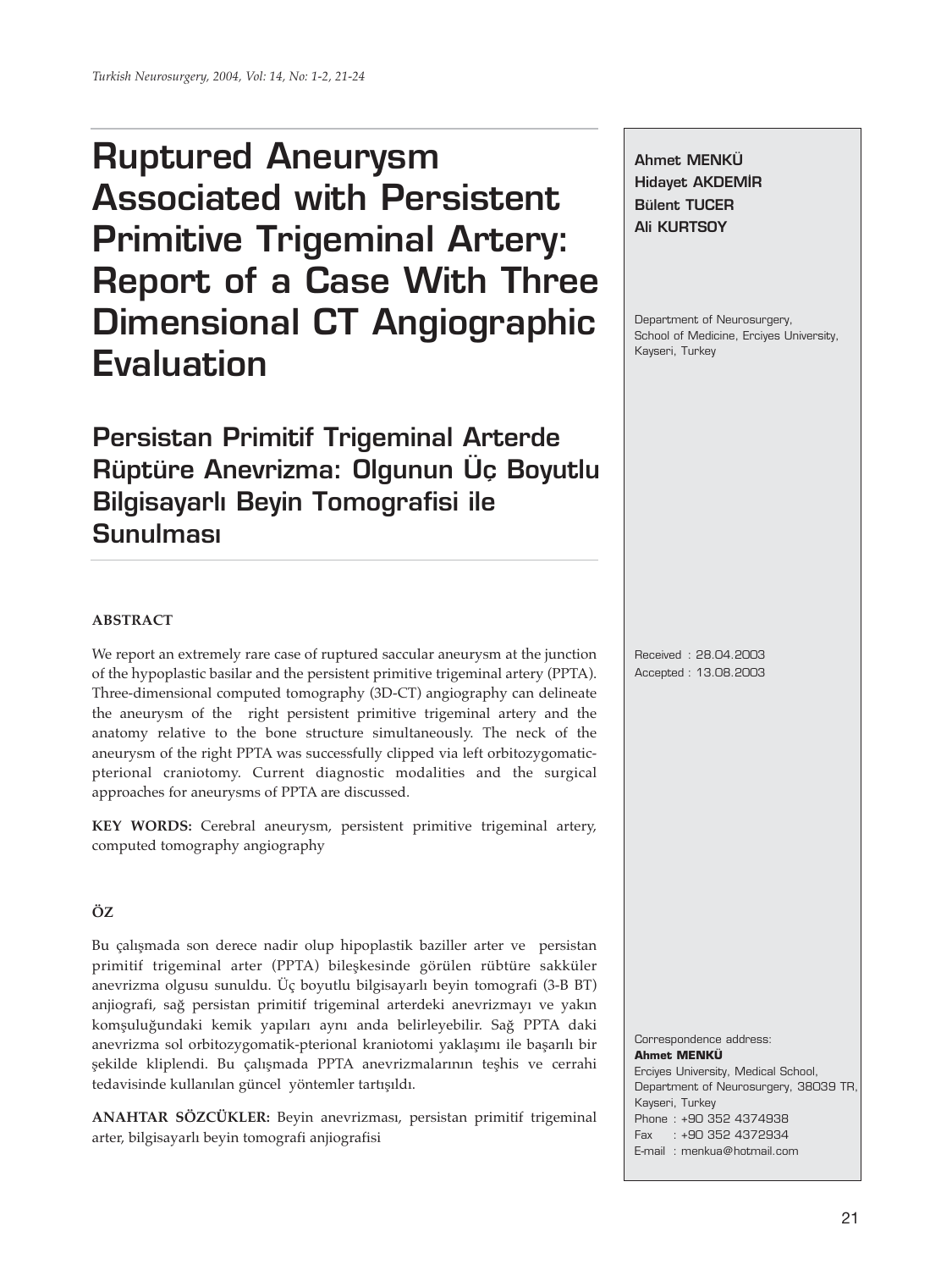## **INTRODUCTION**

Persistent primitive trigeminal artery is the most common carotid-basilar anastomotic channel observed in adult life and its occurrence probably represents a defect in cerebrovascular development (12). PPTA anastomoses with the basilar artery to supply some or all of the posterior fossa and the basilar or bilateral vertebral arteries are usually hypoplastic. The frequency of angiographic demonstration of PPTA is 0.1 to 0.3%. It is well recognized that approximately 14% of patients with PPTA also have intracranial aneurysms (8).

Aneurysms arising at or near the bifurcation of the basilar artery are some of the most difficult aneurysms encountered in the practice of the cerebrovascular surgery. The complex anatomy of the posterior fossa, the highly sophisticated neural content and the depth of the operative field make these lesions particularly difficult. Most aneurysms of the posterior circulation are reported to be operated on successfully by conventional approaches, such as the right pterional, subtemporal, or lateral suboccipital approaches (6).

We report a ruptured saccular aneurysm at the junction of the hypoplastic basilar artery and PPTA, which was successfully clipped via left orbitozygomatic-pterional craniotomy

### **CASE REPORT**

A 65–year-old woman who presented with severe headache, vomiting, and progressive deterioration of the level of consciousness was admitted to another hospital. Computed tomography demonstrated a mild subarachnoid hemorrhage in the basilar cistern (Figure 1). The patient was transferred to our department for further work-up and management. On admission to our clinic, neurological examination revealed no neurological deficits and the physical examination was negative except for stiffness of the neck. Her clinical grade was evaluated as Yaşargil grade III a.

At transfemoral cerebral angiography, a right carotid artery contrast injection revealed a PPTA and a saccular aneurysm at the junction of the PPTAbasilar artery bifurcation (Figure 2). The contrast material flowed into the posterior circulation through the right PPTA (Figure 3). There was good



**Figure 1.** A CT scan shows a mild subarachnoid hemorrhage in the basilar cistern



**Figure 2.** A right carotid artery contrast injection reveals a PPTA (left arrow) and a saccular aneurysm at the junction of PPTA-basilar bifurcation (right arrow)



**Figure 3.** The contrast material flows into the posterior circulation through the right PPTA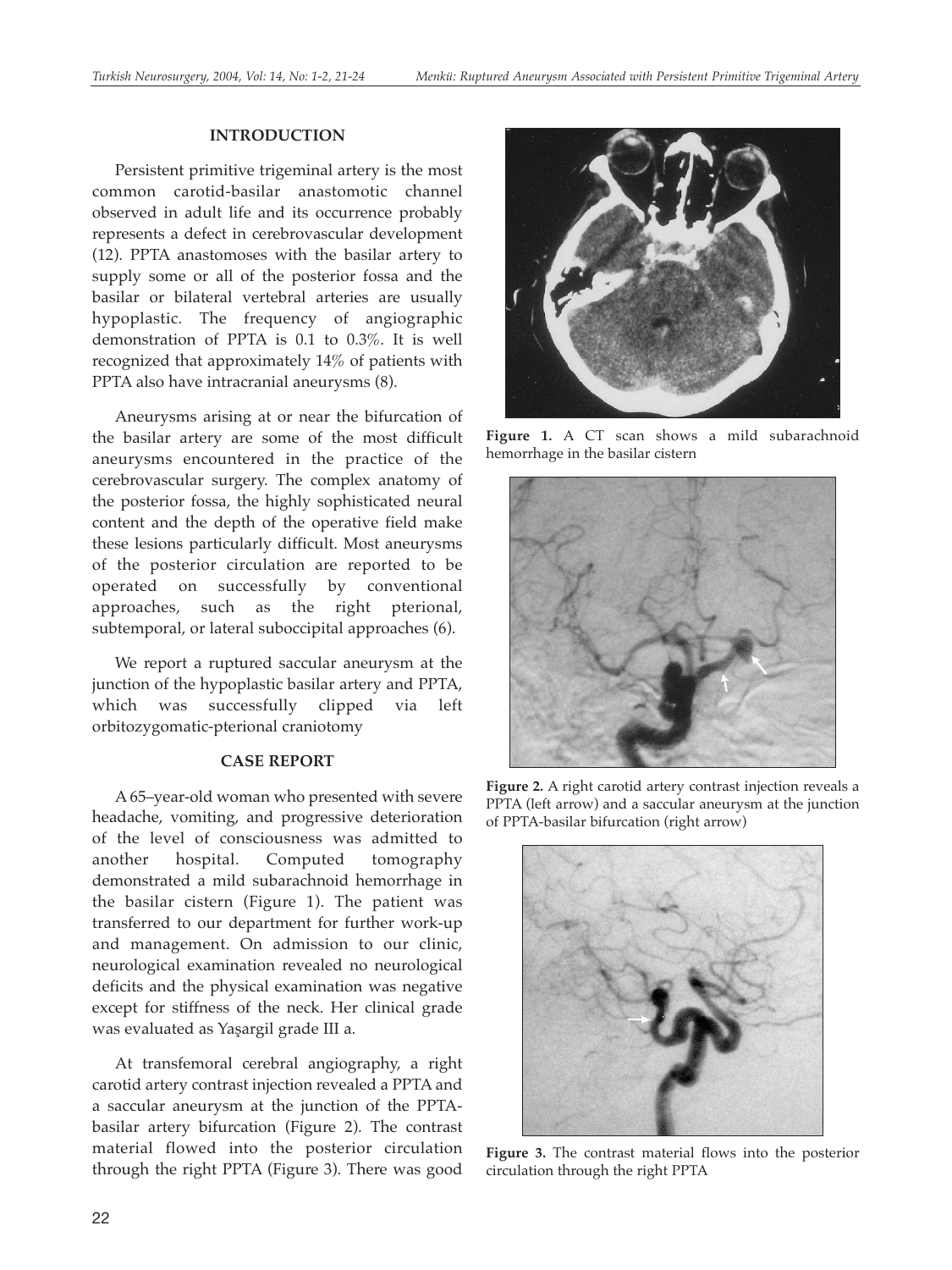visualization of both posterior cerebral arteries. A portion of the basilar artery caudal to the point of junction with the point was hypoplastic. The posterior communicating artery (PcomA) was not visualized (Figure 4). Both vertebral arteries were hypoplastic. These studies showed that the posterior circulation was supplied by the right PPTA. The left carotid angiogram was unremarkable.

Three-dimensional computed tomography angiography showed a right PPTA variant penetrating the lateral edge of the posterior clinoid process and running to the posterior medial side, and a PPTA aneurysm near the left posterior clinoid process (Figure 5). The patient underwent surgery



**Figure 4.** The posterior communicating artery (PcomA) is not visualized



**Figure 5.** Three-dimensional computed tomography angiography shows a right PPTA variant penetrating the lateral edge of the posterior clinoid process and running to the posterior medial side (right arrow), and a PPTA aneurysm near the left posterior clinoid process (left arrow)

on the post-bleeding tenth day successfully, by clipping via the left orbitozygomatic-pterional craniotomy. The postoperative right carotid angiogram showed no residual aneurysm with patent PPTA and posterior cerebral arteries (Figure 6). The patient's postoperative course was uneventful.



**Figure 6.** Postoperative right carotid angiogram shows no residual aneurysm with patent PPTA

#### **DISCUSSION**

The persistent primitive trigeminal artery arises from the cavernous internal carotid artery near the posterior genu and follows either a para- or an intrasellar course (2). A parasellar PPTA curves laterally and posteriorly around the dorsum sellae, following the trigeminal nerve. The course of an intrasellar PPTA is posterior and it pierces the dorsum sellae (9). Saltzman described the variants of PPTA (10). In the Saltzman type variant, the PPTA supplies the posterior cerebral and anterosuperior cerebellar territories and the midbasilar and PcomA are hypoplastic (7). In the Saltzman type 2 variant, the patent PcomA supplies the posterior cerebral territory, and the PPTA joins the basilar artery at the level of the anterosuperior cerebellar artery. Our case might be considered as the type 1 variant, in which the midbasilar and PcomA were hypoplastic. In the surgical treatment of this kind of aneurysm, it seems to be very important to recognize that when a PPTA is present the internal carotid artery may be the main source of the blood supply to the distal portion of the territories of the basilar, superior cerebellar, and posterior cerebral arteries (11).